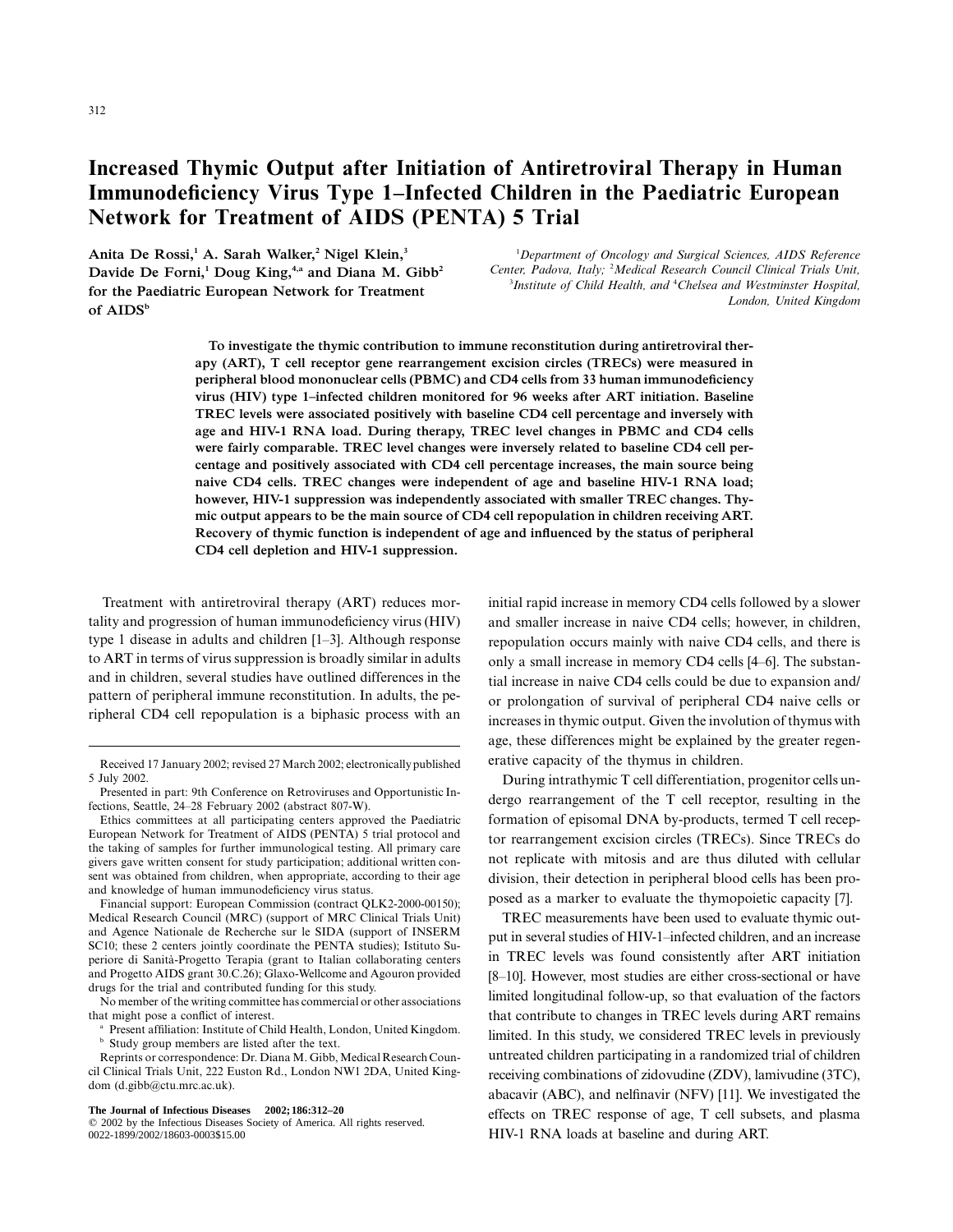#### **Subjects and Methods**

*Subjects and samples.* For 33 of 128 children (18 from Italy and 15 from the United Kingdom) participating in the Paediatric European Network for Treatment of AIDS (PENTA) 5 trial [11], sequential cellular samples were available for TREC analysis in peripheral blood mononuclear cells (PBMC) at baseline and at 4, 12, 24, 48, and 96 weeks after initiation of ART (10 clinical centers). TREC levels were also measured at the same time points in purified CD4 cells in 12 of 33 children with adequate samples available. CD4 CD45RA (naive)/RO (memory) and CD8 CD45RA/RO immunophenotyping was performed in real time for a subset of 17 of these children plus another 9 children not included in the TREC substudy (26 children total: 3 from Germany, 6 from Italy, and 17 from the United Kingdom). CD4 and CD8 CD45RA and CD45RO were evaluated at baseline, 2 weeks, every 4 weeks from weeks 4 to 24, every 8 weeks to week 72, and every 12 weeks thereafter and are expressed as a percentage of total lymphocytes.

*Laboratory methods.* As part of the main trial, T cell lymphocyte subsets were measured by flow cytometry at each clinical center. Plasma HIV-1 RNA load was measured at a central laboratory (Covance Central Laboratory Services, Geneva) by the Roche Amplicor ultrasensitive assay (version 1.5; limit of detection, 50 HIV-1 RNA copies/mL). Any specimen showing >40,000 HIV-1 RNA copies/mL on the ultrasensitive assay was retested by standard assay (limit of detection, 400 HIV-1 RNA copies/mL).

*Isolation of CD4 cells and TREC quantification.* CD4 cells were isolated from PBMC by using magnetic beads coated with monoclonal antibodies against human CD4 (Dynabeads M-5450; Dynal), according to the manufacturer's instructions. TREC levels were analyzed by real-time quantitative polymerase chain reaction (PCR) assay [10]. Cells were lysed as reported elsewhere [12]. For PCR amplification template, we used 10  $\mu$ L of cell lysate, equivalent to 80,000 cells. The reaction volume was 50  $\mu$ L, which contained, in addition to the template,  $1.0 \times$  TaqMan Universal PCR Master Mix (PE Applied Biosystems), 300 n*M* each primer (forward, 5 -CACATCCCTTTCAACCATGCT-3 ; reverse, 5 -GCCA-GCTGCAGGGTTTAGG-3'), and 100 nM fluorogenic probe (5'-ACACCTCTGGTTTTTGTAAAGGTGCCCACT-3 ) conjugated with the fluorophores FAM (6-carboxyfluorescein) at the 5 -end and TAMRA (6-carboxytetramethilrhodamine) at the 3 -end.

The PCR primers and the fluorogenic probe were specifically designed for the detection of human TRECs. The thermal cycling conditions were 2 min at  $50^{\circ}$ C, 10 min at  $95^{\circ}$ C, and 45 cycles each at 95°C for 15 s and 60°C for 1 min. The reaction was performed in a spectrofluorometric thermal cycler (ABI PRISM 7700 Sequence Detector; PE Applied Biosystems). For each run, a standard curve was generated from duplicate samples of 5-fold serially diluted known copies of plasmid DNA obtained by inserting a human signal joint TREC fragment in the pCR-Blunt Vector (Invitrogen; Life Technologies). Under our experimental conditions, the assay was sensitive enough to detect 2.5 copies of TRECs and showed a dynamic range of  $\geq 5 \log_{10}$  (from 2.5 to 2  $\times$  10<sup>5</sup> copies) [10]. Each sample was run in duplicate; a threshold cycle (Ct) value for each duplicate was calculated by determining the point at which the fluorescence exceeded the threshold limit. We used the mean Ct value of the 2 duplicates plotted against the standard curve to calculate the TREC number in the sample. The mean coefficient of variation of intrasample Ct values was 0.4% (median, 0.3%; range, 0.02%–0.9%).

To normalize for cell equivalents, the  $\beta$ -actin gene was quantified under real-time PCR conditions similar to those used for TREC quantification. The primer and probe concentrations were as follows: 300 n*M* forward primer (5 -TCACCCACACTGTGCCCATCTA-CGA-3 ), 600 n*M* reverse primer (5 -CAGCGGAACCGCTCATTG-CCAATGG-3 ), and 200 n*M* fluorogenic probe (5 -ATGCCCTCCC-CCATGCCATCCTGCGT-3 ) conjugated with the fluorophore VIC (PE Applied Biosystems) at the 5'-end, and TAMRA at the 5'-end. The  $\beta$ -actin standard curve was obtained from 5-fold serial dilutions of DNA extracted from the 8E51 cell line. Results were expressed as TREC copies/10<sup>6</sup> cells  $(2 \times 10^6 \beta$ -actin copies).

*Statistical methods.* The closest value within equally spaced windows between scheduled assessment weeks was used to calculate changes from baseline. Plasma HIV-1 RNA loads and TREC results were  $log_{10}$  transformed. Log<sub>10</sub> TREC levels in PBMC and CD4 cells were compared using Spearman's  $\rho$ . Mean changes in  $log_{10}$  TREC levels from baseline were compared by use of pointwise *t* tests, with generalized estimating equations providing a global test of a difference from baseline across correlated results from weeks 4 to 96 [13].

Because there were limited data on TREC levels in sequential CD4 cellular samples, investigation of the factors associated with change in TREC level was restricted to TRECs measured in PBMC. Statistical analysis of whether the change in  $log_{10}$  TREC level depends on its initial value is complicated by the problems of regression to the mean and errors in the measurement of the initial baseline value [14]. Therefore, to correctly estimate the relationship between change in TREC level and initial value, the absolute  $log_{10}$ TREC values at 0, 4, 12, 24, 48, and 96 weeks were jointly regressed on assessment week (categorical) and other factors by using multilevel models [15], with random effects for the baseline value and each assessment week to account for correlation over time (fitting a common effect at weeks 4 and 12). The association between baseline TREC level and subsequent changes is therefore modeled through these correlation parameters, so tests of statistical significance have low power to detect genuine relationships. A direct assessment of the effect of the baseline on subsequent TREC levels was estimated by comparing conditional population means of the predicted TREC levels.

Baseline CD4 cell percentage,  $log_{10}$  HIV-1 RNA load, and age were included in all models as predictors of the true baseline TREC level. The additional effect on changes in TREC level at subsequent assessment weeks of these baseline factors, as well as changes in CD4 cell percentage and  $log_{10}$  HIV-1 RNA load, were then investigated. The form of any effect found was also considered by use of natural cubic splines [16] and predefined categorization (e.g.,  $log_{10}$  HIV-1 RNA load <50 or 400 copies/mL). The effects of CD4 and CD8 isophenotypes at baseline and changes at subsequent assessment weeks on changes in TREC level were also explored in children for whom these values were available. Having identified significant predictors of changes in  $log_{10}$  TREC level, Wald tests of heterogeneity were used to assess whether the effect of these predictors varied across assessment weeks.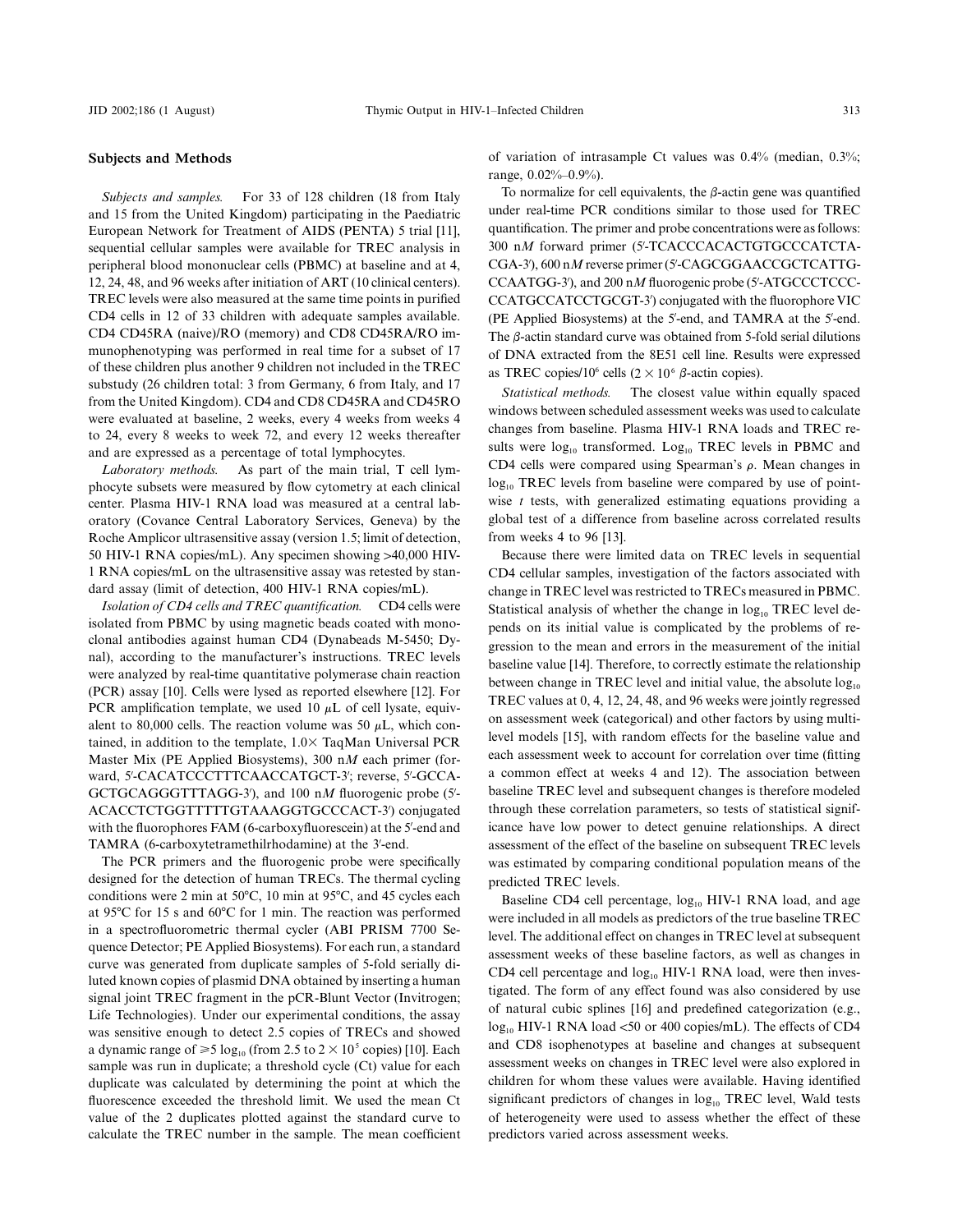### **Results**

*Population.* At baseline, the median age of the 33 ARTnaive children was 7.1 years (range, 0.3–15.5 years). Four children (12%) had AIDS at randomization. Children were randomly assigned to receive ZDV plus 3TC  $(n = 8)$ , ZDV plus ABC  $(n = 13)$ , or 3TC plus ABC  $(n = 12)$ . Sixteen children with more advanced disease also received NFV; 17 with asymptomatic disease received NFV alone  $(n = 10)$  or placebo matched to NFV ( $n = 7$ ) in a second randomization. None of the 7 children receiving only double nucleoside reverse-transcriptase inhibitors changed from randomized dual therapy during the course of the trial, and all but 1 had HIV-1 RNA loads decline to <400 copies/mL. Overall, these children took  $\geq$  antiretrovirals for  $>$ 99% of the study time and received triple therapy for 73% of the study time.

*CD4 cells and plasma HIV-1 RNA.* At baseline, the median CD4 cell percentage was 17% (interquartile range, 9%–24%), and the mean plasma HIV-1 RNA load was  $5.01 \log_{10}$  copies/ mL (SD,  $0.76 \log_{10}$  copies/mL), compared with 22% and 5.02  $log_{10}$  copies/mL in the trial overall [11]. Virus suppression in the 33 children generally reflected the overall trial results [11]. At 48 weeks after therapy initiation, 50% had HIV-1 RNA loads  $\langle 400 \text{ copies/mL}$  (43% had  $\langle 50 \text{ HIV-1 RNA copies/mL}$ ), and the overall mean decrease in HIV-1 RNA load was  $2.34 \log_{10}$ 



**Figure 1.** Changes in CD4 and CD8 phenotypes after initiation of antiretroviral therapy. *A,* CD4, CD4RA (naive), and CD4RO (memory) cells as percentages of total lymphocytes. *B,* CD8, CD8RA, and CD8RO cells as percentages of total lymphocytes. CI, confidence interval.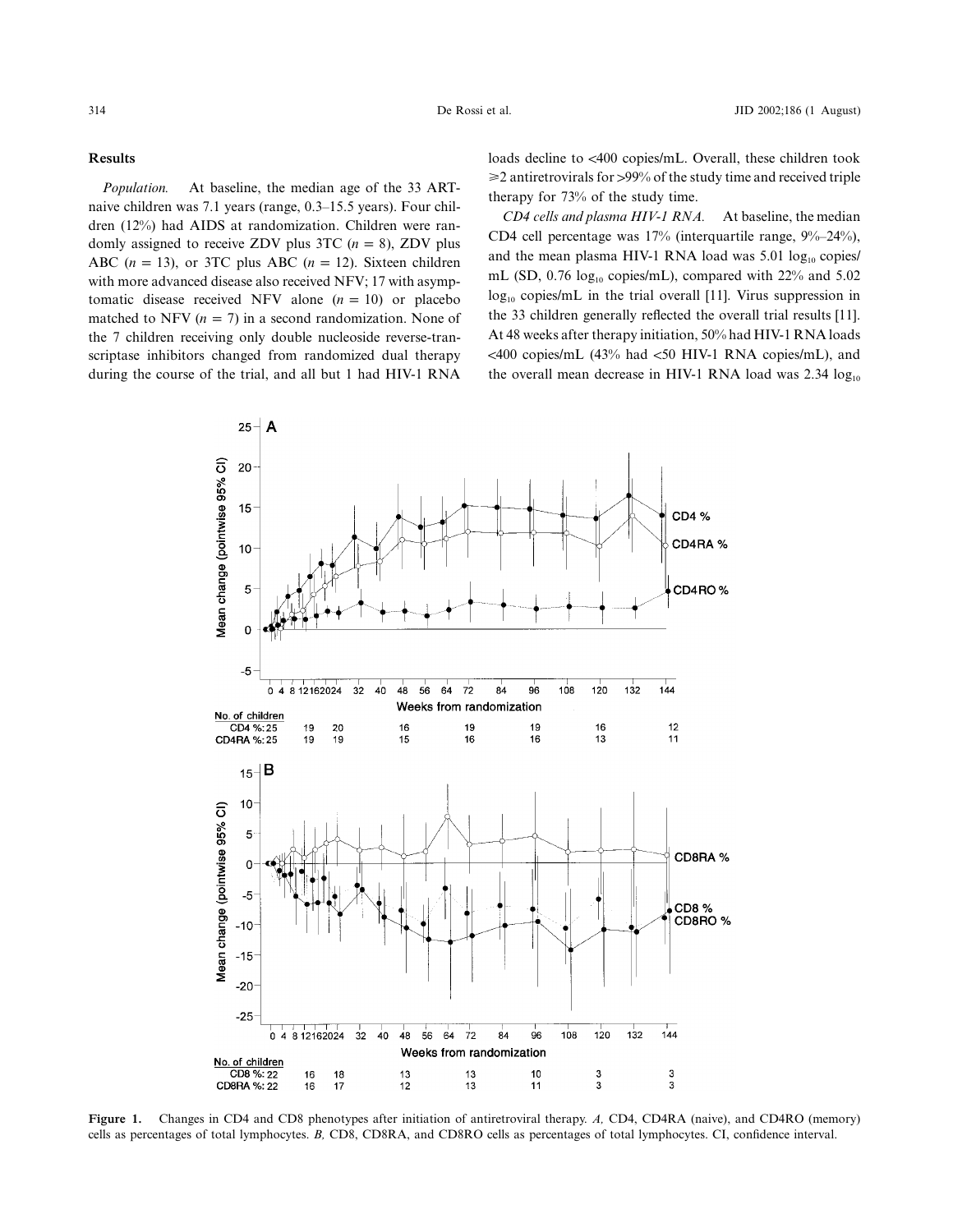

**Figure 2.** T cell receptor gene rearrangement excision circles (TRECs) in peripheral blood mononuclear cells (PBMC) and CD4 cells. Of note, data (solid line shows fit) must overlay dashed line for perfect concordance. Horizontal distance between dashed and solid lines represents over-/ underestimation.  $\bullet$ , Samples taken 2–8 weeks after randomization;  $\bigcirc$ , samples taken before or >8 weeks after randomization.

copies/mL (SD, 1.23  $log_{10}$  copies/mL). Among the children for whom immunophenotyping was done  $(n = 26)$ , the mean change from baseline  $log_{10}$  HIV-1 RNA remained stable at about a 3  $log_{10}$  drop beyond 144 weeks, with estimated mean  $log_{10}$  HIV-1 RNA load of 50–400 copies/mL from week 8 to beyond week 144. Only 2 children with immunophenotyping data never achieved HIV-1 RNA suppression to  $<400$  copies/ mL at any time during follow-up.

*Immunophenotypes.* The early increase in CD4 CD45RA percentage in the PENTA 5 trial described to 1 year after ART initiation [4] was sustained beyond 2 years (figure 1). The mean increase in CD4 cell percentage plateaued at ∼15% after 48 weeks (12% increase in CD45RA and 3% increase in CD45RO; both  $P = .0001$ , over all follow-up). Beyond 64 weeks, values had normalized to a mean CD4 cell percentage of ∼30% (CD45RA, 22%; CD45RO, 8%). In contrast, the mean change in CD8 cell percentage plateaued at about an 8% decrease at week 48, with a 10% loss in CD8 CD45RO cells and a 2% increase in CD8 CD45RA cells  $(P < .0001$  for both, over all follow-up; figure 1).

*TREC levels in PBMC and CD4 cells.* For 74 samples, there were TREC results for both PBMC and CD4 cells. As expected, TREC levels in PBMC were lower than in CD4 cells (figure 2) with an average of 0.42 excess  $log_{10}$  TRECs in CD4 cells. However, the overall agreement between  $log_{10}$  TREC levels in PBMC and CD4 cells was high (Spearman's  $\rho$ , 0.70;  $P < .0001$ ). There was a suggestion that the underestimation of TREC levels in PBMC, compared with those in CD4 cells, marginally increased as  $log_{10}$  TREC levels increased, but this was not statistically significant ( $P = .09$ ).

There was a significant increase in  $log_{10}$  TREC levels in both

PBMC and CD4 cells after baseline  $(P < .0001$  for both; figure 3). The mean increase in  $log_{10}$  TRECs/10<sup>6</sup> PBMC and CD4 cells at week 48 was  $0.28 \log_{10} (95\% \text{ confidence interval [CI], } 0.12-$ 0.44  $log_{10}$ ;  $P = .001$ , t test) and 0.28  $log_{10}$  (95% CI,-0.02 to 0.59  $log_{10}$ ;  $P = .06$ , t test), respectively. During therapy, the change in TREC level appeared to be similar in PBMC and CD4 cells, with the exception of changes at week 4 after the initiation of ART (figure 3). There was no evidence that the relative difference between TREC levels in CD4 cells and PBMC was larger at this stage, compared with overall findings (figure 2).

*Effect of age, CD4 cells, and HIV-1 RNA load on TREC levels at baseline.* At baseline, the median TREC level was 37,090 TRECs/106 PBMC (range, 1260–167,910 TRECs/106 PBMC). In a univariate analysis, TREC levels in PBMC at baseline were strongly related to baseline CD4 cell percentage and inversely related to age at baseline (figure 4). When we included these factors and baseline HIV-1 RNA load in a joint multilevel model, baseline log<sub>10</sub> TREC level was independently and inversely related to baseline  $log_{10}$  HIV-1 RNA load ( $P =$ .008), positively related to baseline CD4 cell percentage ( $P =$ .002), and inversely related to age at baseline ( $P < .0001$ ). There was no independent effect of AIDS status at baseline on baseline TREC level  $(P = .83)$ .

*Effect of baseline factors on TREC level changes during ART.* Children with higher baseline TREC levels tended to have smaller increases in subsequent TREC values, although this was not statistically significant ( $P = .46$ ). Thus, a 1 log<sub>10</sub> higher TREC level at baseline was estimated to be independently associated with, on average, a 0.10, 0.64, 0.34, and 0.47 smaller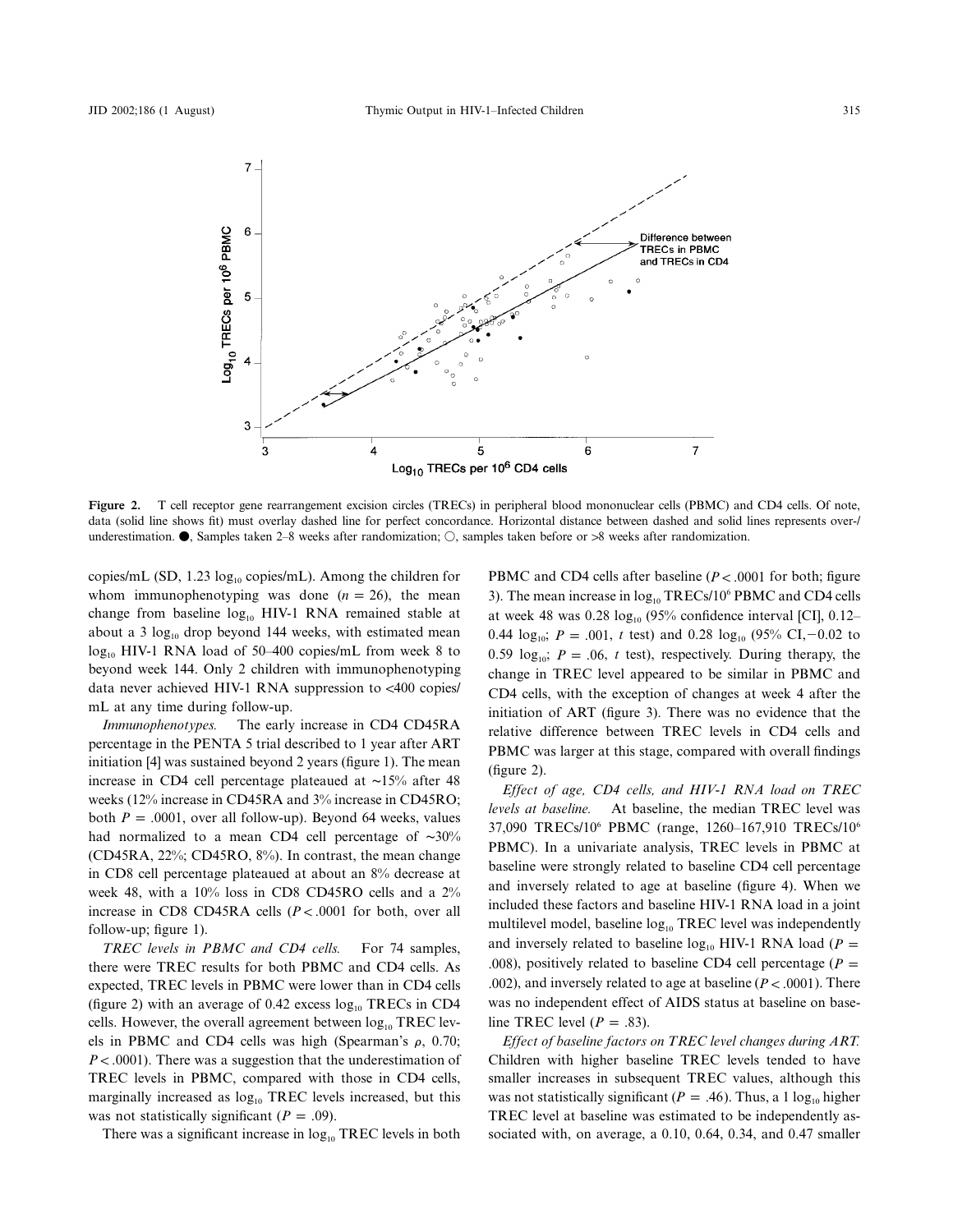

**Figure 3.** Log<sub>10</sub> T cell receptor gene rearrangement excision circles (TRECs) after initiation of antiretroviral therapy. *A*, Mean change in log<sub>10</sub> TRECs/10<sup>6</sup> cells from randomization. *B*, Mean absolute log<sub>10</sub> TRECs/10<sup>6</sup> cells from randomization. CI, confidence interval; PBMC, peripheral blood mononuclear cells.

change in  $log_{10}$  TREC level at weeks 4 and 12, 24, 48, and 96, respectively.

With regard to other factors, although age at baseline and baseline  $log_{10}$  HIV-1 RNA loads were strongly associated with the baseline TREC level, neither age  $(P = .65)$  nor baseline  $log_{10}$  HIV-1 RNA load ( $P = .32$ ) was associated with subsequent increases in  $log_{10}$  TREC level, nor was there any effect of AIDS status at baseline ( $P = .27$ ). The only baseline factor found to be a significant independent predictor of subsequent changes in  $log_{10}$  TREC level was baseline CD4 cell percentage. A higher baseline CD4 cell percentage was associated with a smaller change in  $log_{10}$  TREC level subsequently (on average, 0.04 smaller change in  $log_{10}$  TREC level for each 5% higher baseline CD4 cell percentage;  $95\%$  CI,  $0.00-0.07$ ;  $P = .05$ ). This effect increased over time with a 5% higher CD4 cell percentage at baseline predicting a 0.00, 0.04, 0.08, 0.13, and 0.15 smaller change in  $log_{10}$  TREC level at weeks 4, 12, 24, 48, and 96, respectively ( $P = .001$ , for heterogeneity; figure 5).

*Effect of baseline factors and subsequent changes in CD4 cell percentage and HIV-1 RNA load on TREC level changes during*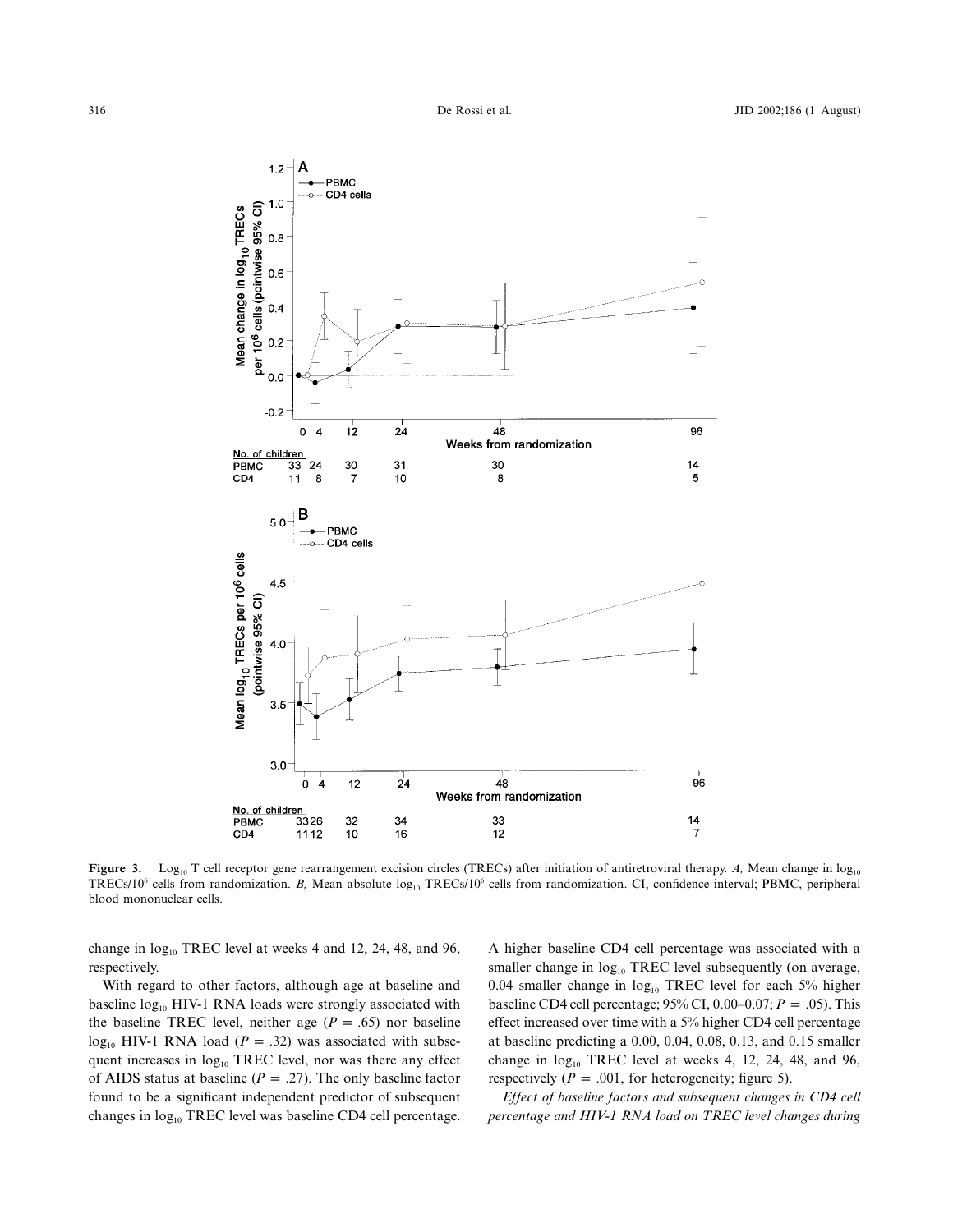

**Figure 4.** Univariate relationship between T cell receptor gene rearrangement excision circles (TRECs) in peripheral blood mononuclear cells (PBMC) at baseline and baseline CD4 cell percentage and age (years). Data were smoothed using the Lowess method (bandwidth, 0.95).

*ART.* Larger changes in CD4 cell percentage after baseline were associated with larger changes in  $log_{10}$  TREC level (on average, 0.08 larger change in  $log_{10}$  TREC level for each 5% larger change in CD4 cell percentage; 95% CI, 0.04–0.13;  $P = .0006$ ). HIV-1 RNA suppression to <50 copies/mL was also inversely related to TREC change, with a 0.12 smaller change in  $log_{10}$  TREC (95% CI, 0.01–0.24;  $P = .04$ ) when HIV-1 RNA load was <50 copies/mL after adjusting for change in CD4 cell percentage. However, there was no evidence of an additional effect of absolute  $log_{10}$  HIV-1 RNA load or change in  $log_{10}$  HIV-1 RNA load at each assessment week on change in  $log_{10}$  TREC level ( $P = .28$  and  $P = .16$ , respectively).

*CD4 phenotype and TREC changes during ART.* TREC level information was available for 17 children with immunophenotyping data. After adjusting for HIV-1 RNA suppression to <50 copies/mL, as described above, change in CD45RA cell percentage (of total lymphocytes) predicted changes in TREC level similar to total CD4 cell percentage (on average, 0.13 larger change in  $log_{10}$  TREC level for each 5% larger change in CD45RA cell percentage;  $95\%$  CI,  $0.06-0.20$ ;  $P = .0004$ ). There was no significant effect of change in CD45RO cell percentage (on average,  $0.04$  smaller change in  $log_{10}$  TREC level for each 5% larger change in CD45RO percentage; 95% CI, 0.16 smaller to 0.08 larger change;  $P = .52$ ).

#### **Discussion**

We reported elsewhere that the increase in CD4 cells after ART in children was predominantly due to naive CD4 CD45RA cells [4]. The source of these cells was not established, but a recent study presents evidence that the increase in naive CD4 CD45RA cells is likely thymically derived [8]. However, this study focused on univariate analyses and, in addition, included both previously treated and untreated children and a mixture of cross-sectional and longitudinal data.

In the current study, we used a multivariate model to examine factors associated with change in TREC levels over time. This model took into account baseline age, CD4 cell percentage, and HIV-1 RNA load, plus changes in CD4 cell percentage and HIV-1 RNA load during therapy. This is important because age, CD4 cell percentage, and HIV-1 RNA load are all highly confounded, and it is impossible to disentangle the independent effects of these variables by using only univariate analyses. Furthermore, in this study, all children were previously untreated, and samples were tested at frequent fixed time points after initiation of ART.

In agreement with previous studies [8, 10], we found that TREC values in PBMC were highly correlated with those in CD4 cells. Because CD4 cells represent a TREC-enriched fraction, compared with total PBMC, the absolute TREC numbers would be expected to be lower in PBMC than in CD4 cells; however, TREC changes in PBMC and in CD4 cells were fairly comparable, with the exception of shortly after initiation of therapy when TREC increases were observed in CD4 cells but not in PBMC. It is possible that an increase in TREC-positive cells, noticeable in the CD4 cell fraction, was masked in the total PBMC sample at this time point because of a dilution effect, possibly due to early increases in other cells, including B cells [17].

At baseline, we observed a positive correlation between TREC levels in PBMC and CD4 cell percentage and an inverse association with age, as reported elsewhere [8, 10]. In addition, in the multivariate analysis, we observed that higher baseline TREC levels were independently associated with a lower HIV-1 RNA load at baseline. This additional effect of baseline HIV-1 RNA load might reflect a peripheral dilution of cells containing TREC due to increased cell division resulting from the persistent activation of the immune system by HIV-1 [18].

We found that change in TREC level after ART was inversely related to baseline CD4 cells. Restoration of the thymic function was therefore strongly influenced by the status of peripheral CD4 cell depletion at therapy initiation, consistent with the concept that the thymus plays a key role in T cell homeostasis—the higher the T cell depletion in the periphery, the greater the output. Of note, this inverse relationship between TREC changes and baseline CD4 cell percentage was less evident during the first weeks of therapy when most of the children still had high, albeit falling, HIV-1 RNA loads, but emerged with increasing weeks of therapy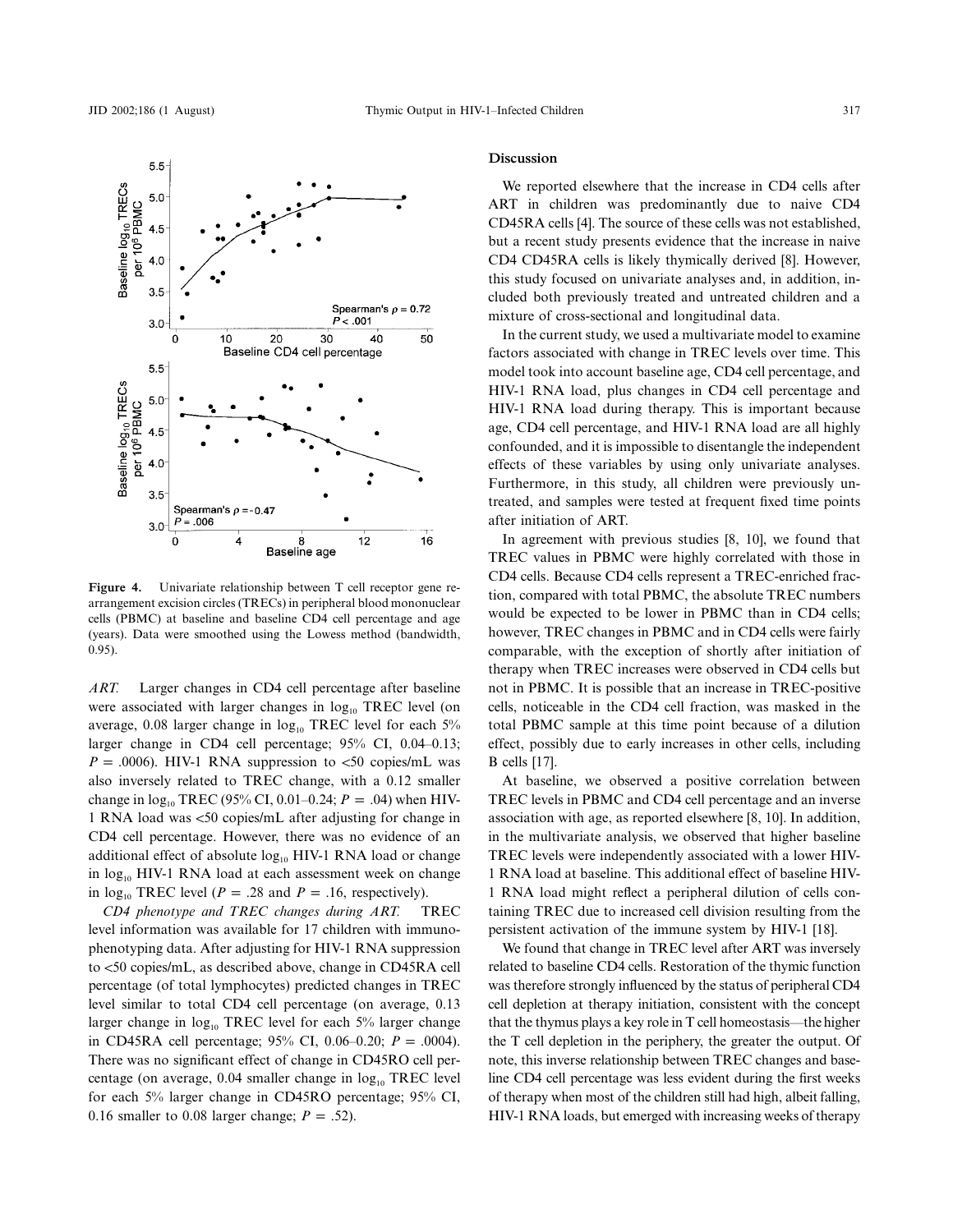

Figure 5. Variation in the effect of baseline CD4 cell percentage on subsequent change in T cell receptor gene rearrangement excision circles (TRECs) in peripheral blood mononuclear cells (PBMC) at different assessment weeks. *Solid lines,* estimated effect of baseline CD4 cell percentage on subsequent changes in log<sub>10</sub> TREC level, as estimated in a multilevel model that included only baseline factors. Estimated effects shown at individual assessment weeks and averaged over all assessment weeks.

and HIV-1 suppression. There was also an apparent inverse relationship between change in TREC level following ART and baseline TREC level. However, the statistical test for such an association had very low power with only 33 children and it was not conventionally statistically significant.

In contrast to previous studies [8], we observed that age at initiation of therapy did not influence changes in TREC level following ART, suggesting that starting ART at any time throughout childhood can result in high thymic output. This is in agreement with recent data showing that normalization of CD4 cell counts in children treated with highly active ART is independent of age [19]. Only 4 children in our study were  $>12$  years old, so we cannot comment on effects during adolescence. Of note, in HIV-1–uninfected children, there is a sharp decline in TREC level during the first 10–15 years of life. However, this is mainly due to a decrease in total lymphocytes during this period rather than to a decline in the percentage of TRECpositive lymphocytes [20].

CD4 cell percentage increases during therapy were strongly associated with increases in TREC level. In addition, we found that children with HIV-1 RNA loads <50 copies/mL had smaller increases in  $log<sub>10</sub> TREC$  levels, independent of their immunologic response, although no correlation between change in TREC level and either baseline HIV-1 RNA load or change in HIV-1 RNA load during ART was observed.

Several children in this study had a discordant virologic and immunologic response to therapy. For example, at 48 weeks, 7 of 30 had >10% increases in CD4 cells despite a lack of HIV-1 suppression to <50 copies/mL. Such a discordant response to therapy in children [8, 10] and adults [21, 22] was reported elsewhere. In agreement with previous observations [8, 10], an increase in TREC level was observed in all of the children studied. The finding that HIV-1 RNA suppression is associated with a lower thymic output supports the concept that, unless full virus suppression occurs, higher thymic output is required to compensate for greater peripheral CD4 cell depletion in children with detectable circulating virus, compared with those achieving full suppression. The mechanisms that underlie the recovery of thymic function in sustaining the T cell homeostasis, despite the persistence of HIV-1, remain to be clarified.

Our immunophenotyping data showed that naive CD4 CD45RA cells contributed to most of the CD4 cell increase and that these increases were sustained for  $>2$  years. A smaller increase in memory CD4 CD45RO cells, which may result from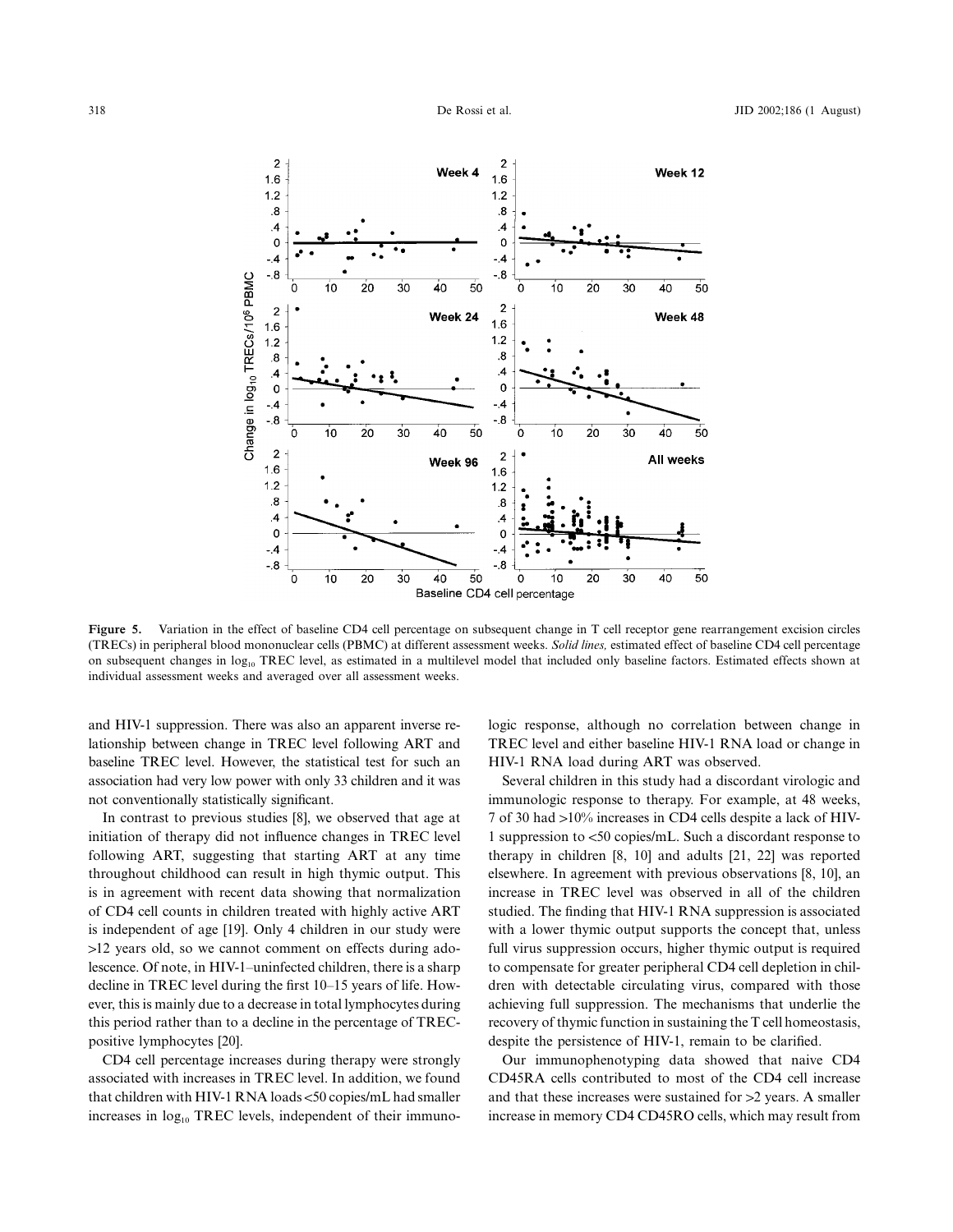both the expansion of peripheral memory cells and the cellular switching from a naive to a memory phenotype, was also observed. Our data provide some indication of the mechanisms by which T cell repopulation occurs after ART. Because the increase in naive CD4 CD45RA cells, but not memory CD4 CD45RO cells, was closely related to TREC changes, an increase in replication of naive cells in the periphery is unlikely because this would not be associated with increased TREC levels. Both longer survival of naive cells and increased thymic output could explain our results, and we suggest that the relative contributions of each of these may be different in children with full virologic suppression, compared with those with continuing viral replication. Thus, in children with HIV-1 RNA loads <50 copies/mL, naive cells may survive longer, obviating the need for such a large output of new cells from the thymus.

A number of key questions remain unanswered in the treatment of HIV-1–infected children. In particular, the optimal timing of ART initiation has yet to be established. This is the most extensive longitudinal study to date examining the relationship between ART and TREC level in previously untreated children. Our results indicate that, even in older children with low CD4 cell counts and high virus loads, there is evidence of significant capacity for thymic production of CD4 cells. Although the clinical significance of these findings may not become apparent for some time, the degree of immunosuppression and age at ART initiation may not necessarily adversely affect the capacity for immunologic regeneration.

## **Paediatric European Network for Treatment of AIDS (PENTA) Committees, Participants, and Medical Centers**

*Executive committee for the PENTA 5 trial.* J.-P. Aboulker, A. Babiker, A. Compagnucci, J. Darbyshire, M. Debré, and A. K. Petersen (Agouron), C. Giaquinto (chair), and D. M. Gibb and A. Jones (GlaxoSmithKline).

*Steering committee.* J.-P. Aboulker, A. Babiker, S. Blanche, A.-B. Bohlin, K. Butler, G. Castelli-Gattinara, P. Clayden, J. Darbyshire, M. Debré, R. de Groot, A. Faye, C. Giaquinto (chair), D. M. Gibb, C. Griscelli, I. Grosch-Wörner, C. Kind, H. Lyall, J. Levy, M. Mellado Pena, D. Nadal, C. Peckham, J. T. Ramos Amador, L. Rosado, C. Rudin, H. Scherpbier, M. Sharland, P. A. Tovo, G. Tudor-Williams, N. Valerius, A. Volnay, and U. Wintergerst.

*Immunology committee.* A. de Rossi (University of Padova, Padova, Italy), N. Klein (Institute of Child Health, London), E.-L. Larsson-Sciard (Chelsea and Westminster Hospital, London), M. Muñoz-Fernandez (Hospital General Universitario "Gregorio Maranon," Madrid), and G. Sterkers (Robert Debre´ Hospital, Paris).

*National trials centers.* Medical Research Council Clinical Trials Unit, HIV Division: A. Babiker, S. Banbury, J. Darbyshire, D. M. Gibb, L. Harper, D. Johnson, P. Kelleher, L.

McGee, A. Newberry, A. Poland, and A. S. Walker. INSERM SC10: J.-P. Aboulker, I. Carrière, A. Compagnucci, M. Debré, V. Eliette, S. Leonardo, and Y. Saidi.

*Immunology study participating centers (virologists and immunologists are listed in italics*). Germany: I. Grosch-Wörner, R. Weigel, K. Seel, C. Feiterna-Sperling, and *C. Müller* (Virchow-Klinikum, Humboldt-Universität zu Berlin, Berlin). Italy: L. Galli and M. de Martino (Ospedale Meyer, Florence); M. Cellini, C. Baraldi, *M. Portolani, M. Meacci,* and *P. Pietrosemoli* (Ospedale Civile, Modena); C. Giaquinto, V. Giacomet, R. D'Elia, *A. de Rossi, M. Zanchetta,* and *D. de Forni* (Universita` di Padova, Padova); D. Caselli, A. Maccabruni, *E. Cattaneo,* and *V. Landini* (IRCCS Policlinico San Matteo, Pavia); G. Castelli-Gattinara, S. Bernardi, A. Krzysztofiak, C. Tancredi, *P. Rossi, and L. Pansani* (Ospedale Bambino Gesù, Rome); and R. Nicolin and A. Timillero (Ospedale S. Bortolo, Vicenza). United Kingdom: A. Foot and H. Kershaw (Bristol Royal Hospital for Sick Children, Bristol); *O. Caul* (Public Health Laboratory Regional Virus Laboratory, Bristol); W. Tarnow-Mordi, J. Petrie, *Alison McDowell, P. McIntyre,* and *K. Appleyard* (Ninewells Hospital and Medical School, Dundee); D. M. Gibb, V. Novelli, N. Klein, L. McGee, S. Ewen, and *M. Johnson* (Great Ormond Street Hospital for Children National Health Service Trust, London); D. M. Gibb, E. Cooper, T. Fisher, and R. Barrie (Newham General Hospital, London); *J. Norman* (St. Bartholemew's Hospital, London); *D. King* and *E.-L. Larsson-Sciard* (Chelsea and Westminster Hospital, London); and *S. Kaye* (University College London Medical School, London).

#### **Acknowledgment**

We thank the children, families, and staff from all centers participating in the Paediatric European Network for Treatment of AIDS (PENTA) 5 Trial.

#### **References**

- 1. de Martino M, Tovo PA, Balducci M, et al. Reduction in mortality with availability of antiretroviral therapy for children with perinatal HIV-1 infection. JAMA **2000**;284:190–7.
- 2. Frederick T, Bertolli J, Mascola L. Trends in the incidence of AIDS-defining conditions among children infected with HIV: 1992–1997 [abstract 690]. In: Program and abstracts of the 7th Conference on Retroviruses and Opportunistic Infections (San Francisco). Alexandria, VA: Foundation for Retrovirology and Human Health, **2000**:204. Available at http://www .retroconference.org/2000/abstracts/690.htm.
- 3. Lindegren ML, Selik R. Trends in selected causes of death among children (<13 yrs) who died with HIV infection, 1987-1998 [abstract 676]. In: Program and abstracts of the 8th Conference on Retroviruses and Opportunistic Infections (Chicago). Alexandria, VA: Foundation for Retrovirology and Human Health, **2001**:247. Available at http://www .retroconference.org/2001/abstracts/.
- 4. Gibb DM, Newberry A, Klein N, et al. Immune repopulation after HAART in previously untreated HIV-1 infected children. Lancet **2000**;355:1331–2.
- 5. Sharland M, Watkins AM, Dalgleish AG, Cammack N, Westby M. Immune